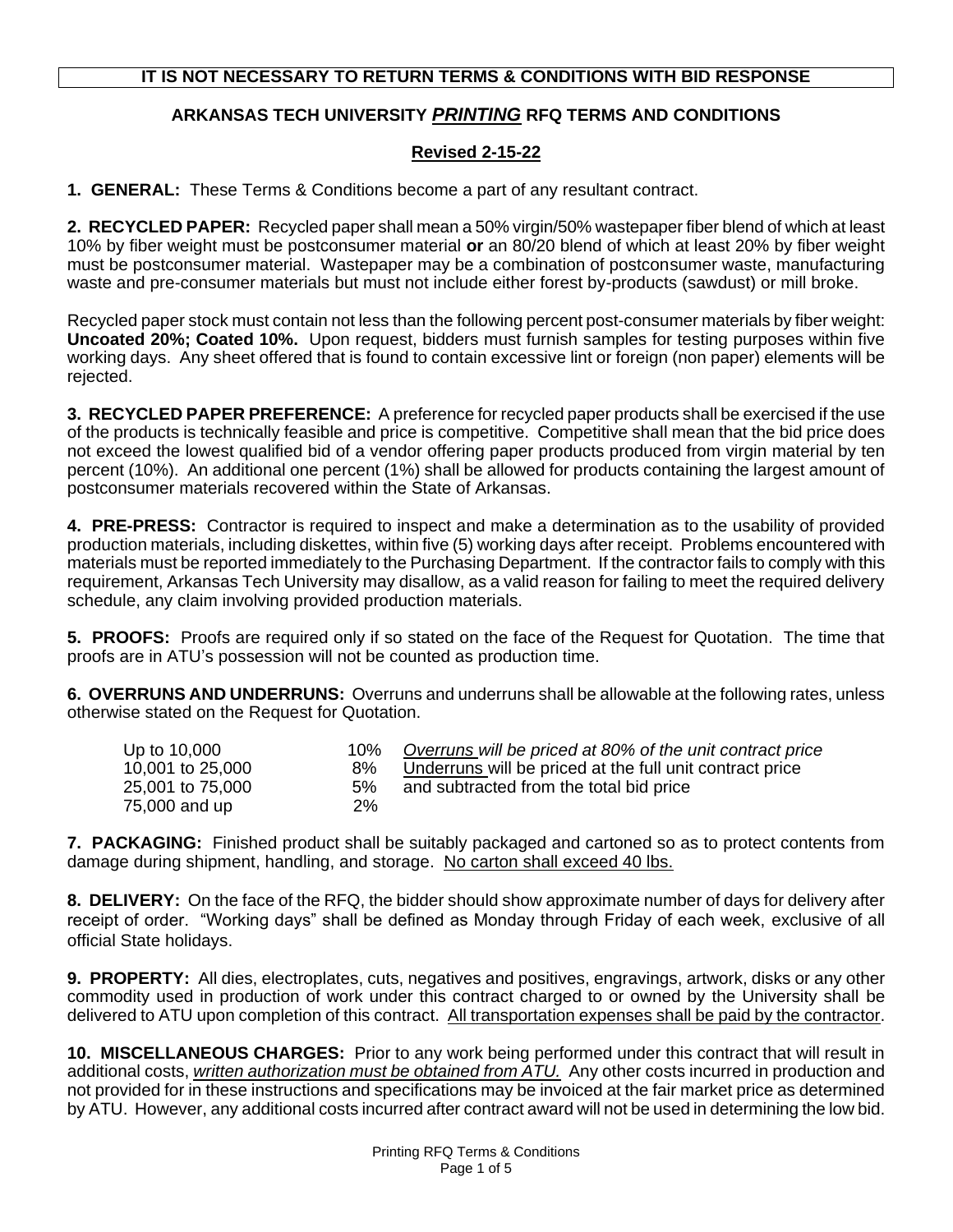**11. PRICES:** Quote FOB destination. Bid unit price on quantity and unit of measure specified. In case of errors in extension, unit prices shall govern. Prices are firm and not subject to escalation, unless otherwise specified in the RFQ. Unless otherwise specified, bid must be firm for acceptance for thirty (30) days from bid opening date.

**12. DISCOUNTS:** Cash discount will not be considered in determining the low bid, except in the case of tie bids. All cash discounts offered will be taken if earned.

**13. TAXES & TRADE DISCOUNTS:** Do not include State Sales Tax in your bid price(s).

**14. BRAND NAME REFERENCES:** Unless specified "No Substitutes", any catalog, brand name or manufacturer's reference used in bid invitation is descriptive only and not restrictive, and is used to indicate type and quality desired. Bids on brands of like nature and quality will be considered. The University reserves the right to determine whether a substitute offered is equivalent to and meets the standards of the item specified.

**15. ALTERATION OF ORIGINAL RFQ (BID) DOCUMENT:** the original written or electronic language of the RFQ shall not be changed or altered except by approved written addendum issued by the ATU Purchasing Department. This does not prohibit a vendor from taking exception(s) to these documents, but does clarify that he/she cannot change the original document's written or electronic language. If a vendor wishes to make exception(s) to any of the original language, they must be submitted in a separate written or electronic language in a manner that clearly explains the exception(s). If a vendor'[s submittal is discovered to contain alterations/changes to the original written or electronic documents, the response may be declared as "non-responsive" and not considered.

**16. MINORITY VENDORS:** The University encourages all minority business enterprises to submit bids. Encouragement is also made to all contractors that, in the event they subcontract portions of the contract, consideration is given to these vendors.

**17. BID SUBMISSION:** Bids must be submitted to the ATU Purchasing Department on this RFQ with attachments, when appropriate, on or before the date and time specified for bid opening. If this RFQ form is not used, the bid may be rejected. If returned by mail, each bid should be placed in a separate envelope completely and properly identified on the outside of the envelope with the bid number and the date of opening. Bid must be typed or printed in ink. Late bids will not be considered.

**18. SIGNATURE:** Failure to sign bid will disqualify it. Person signing bid should show title or authority to bind his/her firm in a contract. "Signature" means a manual, electronic or digital method executed or adopted by a party with the intent to be bound by or to authenticate a record that is:

- (a) unique to the person using it;
- (b) capable of verification
- (c) under the sole control of the person using it

(d) linked to data in a manner that, if the data are changed, the electronic signature is invalidated **19. FAX BIDS:** The University shall not be responsible for mechanical malfunctions that prevent receipt of faxed response by bid opening time and date.

**20. AMENDMENTS:** Bid cannot be altered or amended after bid opening except as permitted by regulation.

**21. NO BID:** It is no longer necessary to return a "No Bid" response to the University. Bidder may be removed from the List of Bidders for failure to submit a response to three (3) consecutive bid invitations on any one bid class and/or sub-class.

**22. ACCEPTANCE & REJECTION:** The University reserves the right to accept or reject all or any part of a bid or any and all bids, to waive minor technicalities and to award the bid in the best interests of the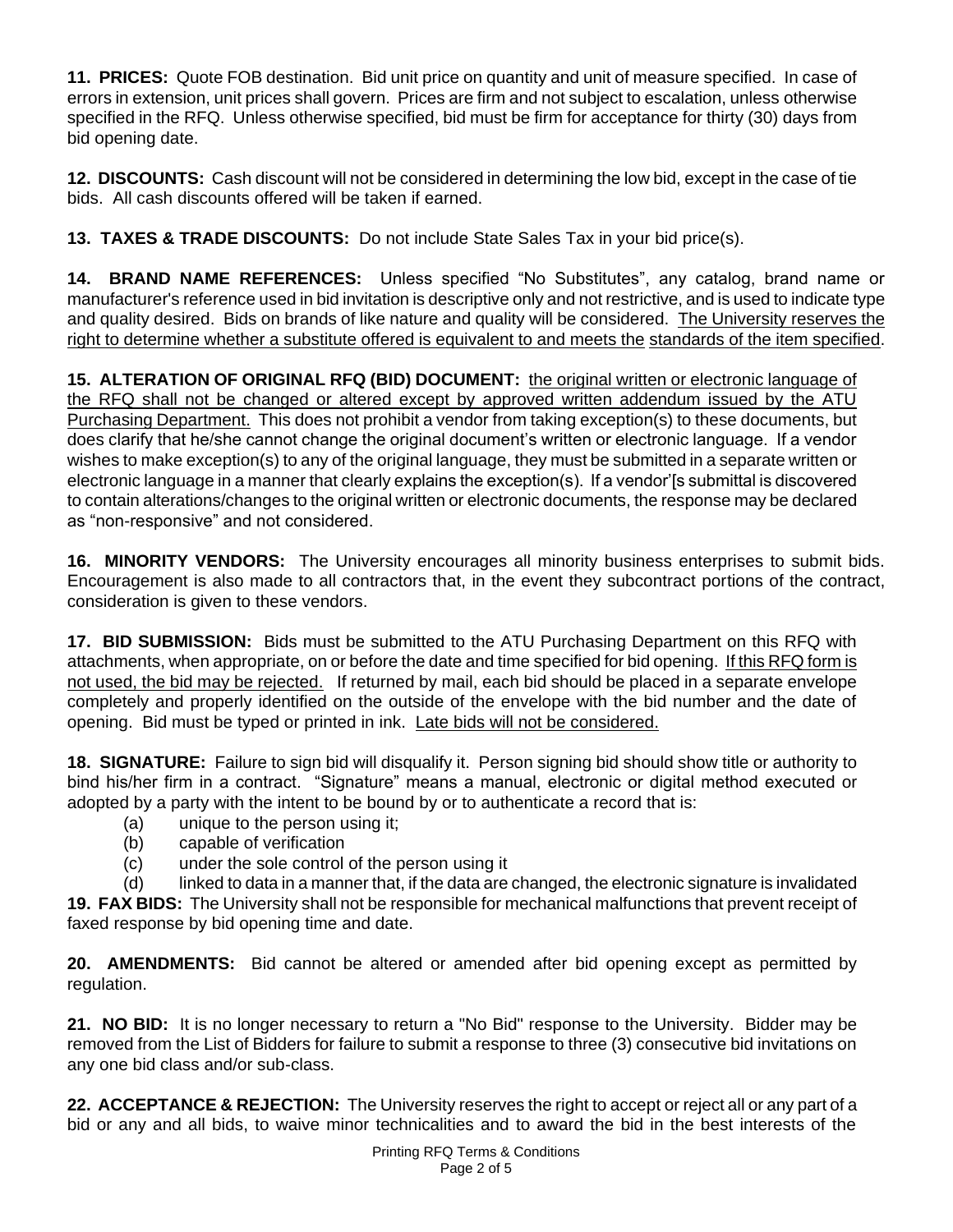University. This RFQ does not in any way commit the University to contract for the commodities/services listed herein.

**23. AWARD:** Any contract resulting from this RFQ shall be awarded with reasonable promptness by written notice to the lowest responsible, responsive bidder. A written Purchase Order mailed or otherwise furnished to the successful bidder within the time of acceptance specified in the RFQ results in a binding contract without further action by either party. The effective date of the purchase order shall be the date it is mailed or otherwise furnished by the University to the address of the bidder indicated in his bid. Vendor is to immediately initiate action to comply with the requirements of the PO that, by reference, will incorporate all the requirements contained in the original Request for Quotation.

*The University reserves the right to award "individually", by "groups", "all or none" or by any other method as deemed in the best interest of the University.*

In the event all bids exceed available funds, as certified by the appropriate fiscal officer, the Agency Procurement Official is authorized, in situations where time or economic considerations preclude resolicitation of work of a reduced scope, to negotiate an adjustment of the bid price, including changes in the bid requirements, with the lowest responsive responsible bidder in order to bring the bid within the amount of available funds.

**24. ASSIGNMENT:** Any contract entered into pursuant to this RFQ is not assignable nor the duties thereunder delegable by either party without the written consent of both parties of the original contract.

**25. DELIVERY REQUIREMENTS:** No substitutions or cancellations are permitted without prior written approval by the ATU Purchasing Department. Delivery shall be made during ATU work hours only, 8:00 a.m. to 400 p.m. Monday through Friday, unless prior approval for other delivery has been obtained from the University. Packing memorandum shall be enclosed with each shipment.

**26. BACKORDERS OR DELAY IN DELIVERY:** Backorders or failure to deliver within the time required may be considered default of the contract. Contractor must give written notice to the Purchasing Department of the reason and the expected delivery date. If reason is not acceptable, contractor is in default. The Purchasing Department has the right to extend delivery if reasons appear valid. If date is not acceptable, the University may buy elsewhere and any additional cost will be borne by the Contractor. *Consistent failure to meet delivery without a valid reason may result in removal from the Bidder's List or suspension of eligibility for award.*

**27. LIQUIDATED DAMAGES:** Liquidated damages imposed by ATU against the contractor for failure to meet delivery schedule shall be one percent (1%) of the invoice amount for each working day beyond the specified delivery time. The contractor shall be relieved of delays due to causes beyond his control, such as Acts of God, national emergency, strikes or fire. The contractor must notify ATU in writing on a timely basis of such developments stating reason, justification and extent of delay. When time does not allow for reprinting or reordering, acceptance of an inferior commodity may result in a liquidated damage of up to 20% of the invoice price or \$500.00, whichever is smaller.

**28. DEFAULT:** All commodities furnished will be subject to inspection and acceptance of the University after delivery. Backorders, default in promised delivery or failure to meet specifications authorizes the Purchasing Department to cancel this contract or any portion of same and reasonably purchase commodities elsewhere and charge full increase, if any, in cost and handling to defaulting contractor.

**29. INVOICING:** The contractor shall be paid upon completion of all of the following:

- (1) delivery and acceptance of the commodities or services;
- (2) submission of a properly itemized invoice that reflects the contract/purchase order number, item(s), quantity and pricing;
- (3) return of all mechanicals, negatives, disks, etc. to the ordering department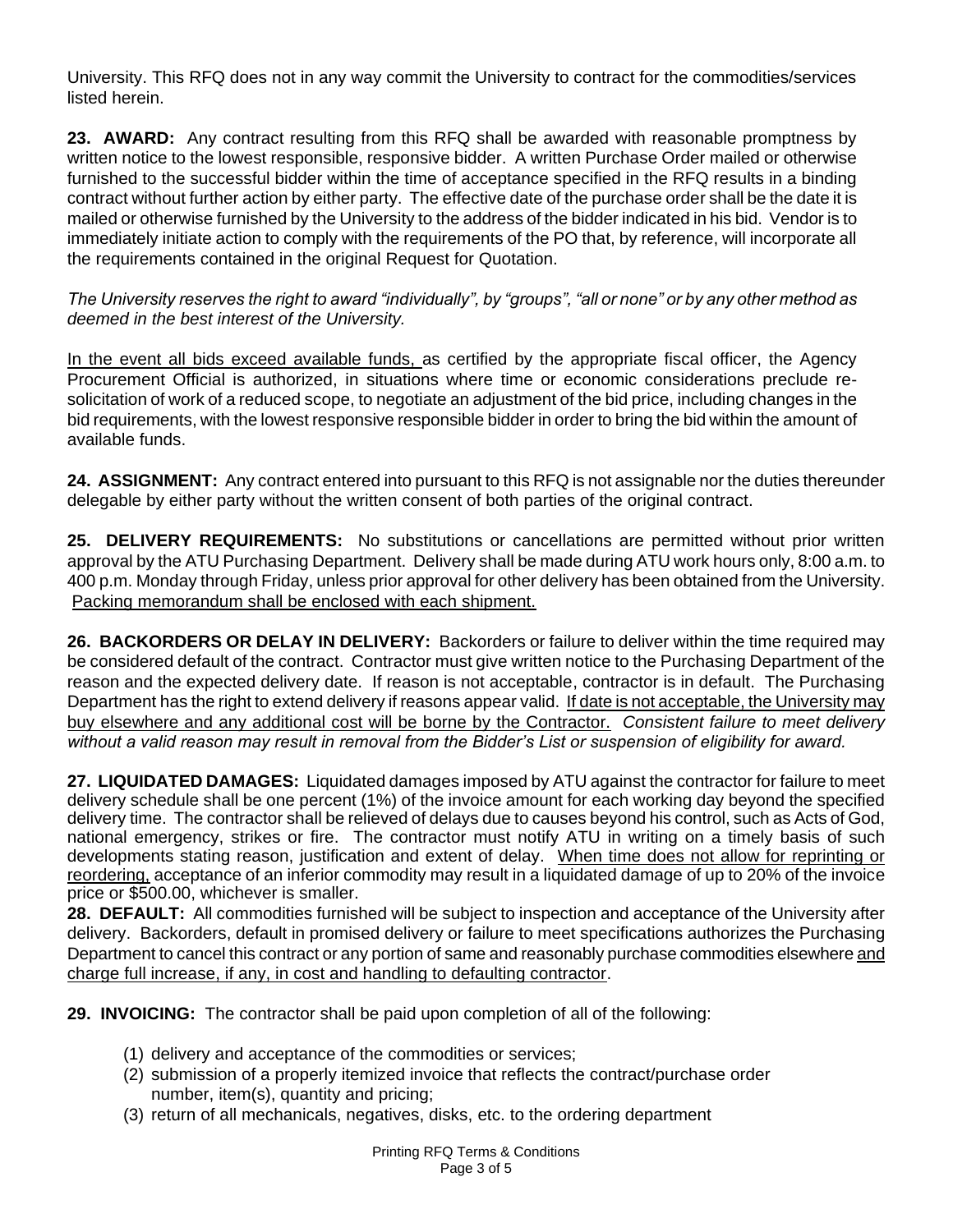(4) the proper and legal processing of the invoice by the University.

Invoices must be sent to the ATU Accounts Payable Office as shown on the purchase order. *Itemized sales tax shall be shown on the invoice.*

**30. CANCELLATION:** Either party may cancel any contract or item award for cause by giving a five (5) day notice of intent to cancel. If a contract is cancelled due to a request for increases in pricing or failure to perform, that contractor will be removed from the bidders/vendors list for a period up to twenty-four (24) months.

- (a) Cause for the University to cancel will include, but is not limited to, cost exceeding current market prices for comparable purchases, request for increase in prices during the period of the contract or failure to perform to contract conditions. The contractor will be required to honor all purchase orders that were prepared and dated prior to the date of expiration or cancellation. Cancellation by the University does not relieve the contractor of any liability arising out of a default or nonperformance.
- (b) Cause for the vendor to cancel a contract will include, but is not limited to, the items(s) being discontinued and unavailable from the manufacturer or non-payment of invoices by the University

**31. OTHER REMEDIES:** In addition to the remedies outlined herein, the contractor and the University have the right to pursue any other remedy permitted by law or in equity.

All disputes regarding any resultant contract shall be submitted to the Arkansas Claims Commission for adjudication in accordance with A.C.A. § 19-10-201 et seq.

**32. LACK OF FUNDS:** The University may cancel this contract to the extent funds are no longer legally available for expenditures under this contract. The contractor may file a claim with the Arkansas Claims Commission for the actual expense of goods and/or services.

**33. DISCRIMINATION:** In order to comply with the provisions of Act 954 of 1977, relating to unfair employment practices, the bidder agrees as follows:

- (a) Bidder will not discriminate against any employee or applicant for employment because of race, sec, color, age, religion, handicap or national origin;
- (b) In all solicitations or advertisements for employees, the bidder will state that all qualified applicants will receive consideration without regard to race, color, sex, age, religion, handicap or national origin;
- (c) Bidder will furnish such relevant information and reports as requested by the Human Resources Commission for the purpose of determining compliance with the statute;
- (d) Failure of the bidder to comply with the statute, rules and regulations promulgated hereunder and this non-discrimination clause shall be deemed a breach of contract and it may be cancelled, terminated or suspended in whole or in part;
- (e) Bidder will include the provisions of Items (a) through (d) in every subcontract so that such provisions will be binding upon such subcontractor or vendor.

**34. EQUAL EMPLOYMENT OPPORTUNITY POLICY:** Act 2157 of 2005 of the Arkansas Regular Legislative Session requires that ANY business or person responding to a Request for Quotation (Bid) submit their most current Equal Employment Opportunity Policy (EEO Policy) to the University.

**35. ETHICAL STANDARDS:** It shall be a breach of ethical standards for a person to be retained, or to retain a person, to solicit or secure a University contract upon an agreement or understanding for a commission, percentage, brokerage or contingent fee, except for retention of bona fide employees or bona fide established commercial selling agencies maintained by the contractor for the purpose of securing business.